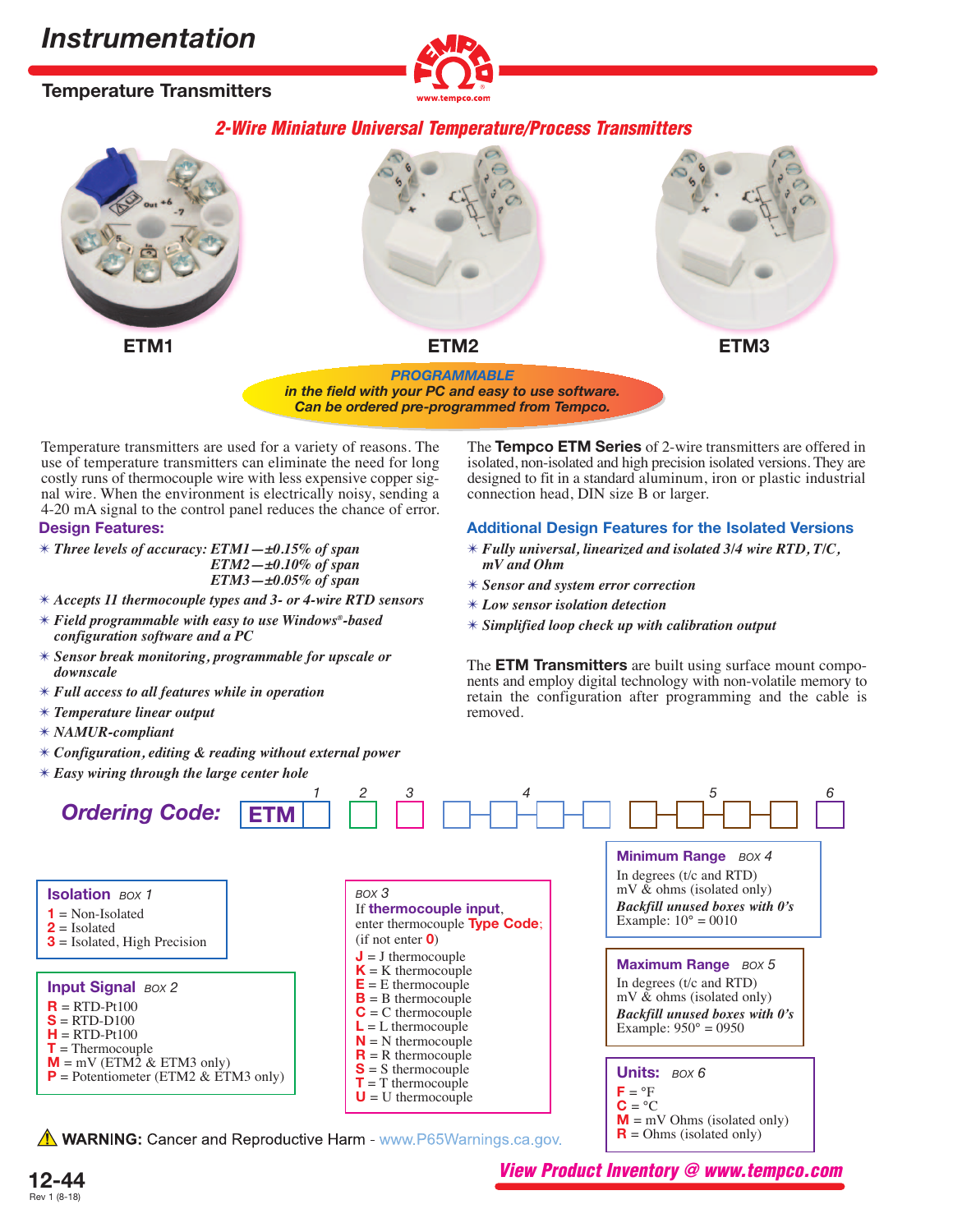

# **Temperature Transmitters**

# **2-Wire Miniature Universal Temperature/Process Transmitters**

### *ETM Specifications*

| <b>Parameter</b>                            | ETM <sub>1</sub><br>Non-Isolation                | ETM <sub>2</sub><br><b>Isolation</b>                                                    |                                |  |  |
|---------------------------------------------|--------------------------------------------------|-----------------------------------------------------------------------------------------|--------------------------------|--|--|
| <b>Typical Accuracy:</b>                    | $\pm 0.15\%$ of span                             | $\pm 0.10\%$ of span                                                                    | $\pm 0.05\%$ of span           |  |  |
| <b>Galvanic Isolation:</b>                  | N <sub>0</sub>                                   | 1500 Vac, 1 min.                                                                        | 3750 Vac, 1 min.               |  |  |
| <b>Thermocouple Types:</b>                  |                                                  | J, K, E, B, C, L, N, R, S, T, U                                                         |                                |  |  |
| RTD Types, 3 & 4 wire:                      |                                                  | PT100 IEC $\alpha$ =0.00385, PT1000 IEC $\alpha$ =0.00385<br>and others; Consult Tempco |                                |  |  |
| Input mV:                                   | N/A                                              | $-10$ to $+500$ mV<br>$-10$ to $+500$ mV                                                |                                |  |  |
| <b>Potentiometer / Resistance:</b>          | N/A                                              | $3/4$ wire, 0-2000 $\Omega$                                                             | $3/4$ wire, 0-2000 $\Omega$    |  |  |
| <b>Maximum T/C Wire Resistance:</b>         | $500 \Omega$                                     | $500 \Omega$                                                                            | $500 \Omega$                   |  |  |
| <b>Power Supply:</b>                        | 6.5 to 36 Vdc                                    | 6.5 to 36 Vdc                                                                           | 6.5 to 36 Vdc                  |  |  |
| Output                                      | 4 to 20mA, 20-4mA                                | 4 to 20mA, 20-4mA                                                                       | 4 to 20mA, 20-4mA              |  |  |
| <b>Linearity Thermocouple:</b>              | $\pm 0.2\%$                                      | $\pm 0.2\%$                                                                             | $\pm 0.1\%$                    |  |  |
| <b>Linearity RTD:</b>                       | $±0.1\%$                                         | $\pm 0.1\%$<br>±0.05%                                                                   |                                |  |  |
| <b>Sensor Break Monitoring:</b>             |                                                  | Upscale or Downscale, Programmable                                                      |                                |  |  |
| <b>Minimum Span Calibration</b>             |                                                  |                                                                                         |                                |  |  |
| $T/C$ :                                     | $2 \text{ mV}$                                   | $2 \text{ mV}$                                                                          | $2 \text{ mV}$                 |  |  |
| RTD:                                        | $18^{\circ}$ F/10 $^{\circ}$ C                   | $18^{\circ}$ F/10 $^{\circ}$ C                                                          | $18^{\circ}$ F/10 $^{\circ}$ C |  |  |
| <b>Potentiometer:</b>                       | N/A                                              | $10 \Omega$                                                                             | $10\Omega$                     |  |  |
| <b>Temperature Operation &amp; Storage:</b> |                                                  | -40 $\degree$ to +185 $\degree$ F/-40 $\degree$ to +85 $\degree$ C                      |                                |  |  |
| <b>Relative Humidity:</b>                   |                                                  | 0 to 95%, non-condensing                                                                |                                |  |  |
| <b>Mounting:</b>                            |                                                  | DIN B connection head or larger                                                         |                                |  |  |
| <b>Protection: Housing/Terminals:</b>       | IP 65/IP 00<br>IP 50/IP 10<br><b>IP 50/IP 10</b> |                                                                                         |                                |  |  |

## **Common Pre-Programmed Miniature Temperature Transmitters**

| Part            | Version/         |            | Range    |      |                         |
|-----------------|------------------|------------|----------|------|-------------------------|
| <b>Number</b>   | <b>Isolation</b> | Input      | Zero     | Span | Unit                    |
| ETM20103        | ETM1/no          | K tc       | $\Omega$ | 200  | $\circ$ F               |
| ETM20104        | ETM1/no          | $J$ tc     | $\Omega$ | 200  | $\mathrm{P}$            |
| ETM20105        | ETM2/ves         | <b>RTD</b> | $\Omega$ | 200  | $\circ$ F               |
| ETM20106        | ETM1/no          | K tc       | $\Omega$ | 500  | $\overline{\mathrm{P}}$ |
| ETM20107        | ETM1/no          | J tc       | $\Omega$ | 500  | $\mathrm{P}$            |
| ETM20108        | ETM2/ves         | <b>RTD</b> | $\Omega$ | 400  | $\mathrm{P}$            |
| ETM20109        | ETM1/no          | K tc       | $\Omega$ | 200  | $\overline{C}$          |
| <b>ETM20110</b> | ETM1/no          | J tc       | $\Omega$ | 200  | $\rm ^{\circ}C$         |
| ETM20111        | ETM1/no          | K tc       | $\Omega$ | 400  | $\rm ^{\circ}C$         |
| ETM20112        | ETM1/no          | J tc       | $\Omega$ | 400  | $\rm ^{\circ}C$         |
| ETM30003        | ETM3/yes         | $K$ tc     | $\Omega$ | 500  | $\mathrm{P}$            |
| ETM30004        | ETM3/yes         | J tc       | $\Omega$ | 500  | $\mathrm{P}$            |
| ETM30005        | ETM3/yes         | <b>RTD</b> | $\Omega$ | 400  | $\mathrm{P}$            |
| <b>ETM30006</b> | ETM3/yes         | K tc       | $\Omega$ | 200  | $\rm ^{\circ}C$         |
| ETM30007        | ETM3/yes         | J tc       | $\Omega$ | 200  | $\rm ^{\circ}C$         |
| <b>ETM30008</b> | ETM3/yes         | <b>RTD</b> | 0        | 200  | $\rm ^{\circ}C$         |

**Note:** For dimensions and wiring information, see page 12-48.

### **Un-Programmed Miniature Transmitters**

| <b>ETM20001</b> | For Non-Isolated Version            |
|-----------------|-------------------------------------|
| <b>ETM20002</b> | For Isolated Version                |
| <b>ETM30002</b> | For High Precision Isolated Version |

### **Universal Field Programming Kit**

For programming ETM30002 miniature head mounted Isolated High Precision transmitters and all other Tempco transmitters for sensor type and range. Includes USB Interface and, all required cables and software. Includes hard carrying case. Connects to a USB port on the PC. Compatible with 32 or 64 bit Windows XP (SP2+), Vista, Windows 7, 8, 8.1, or 10.

Part Number: **ETM90006**

### **Lite Field Programming Kit**

For programming ETM20001, ETM20002, miniature head mounted nonisolated and isolated transmitters for sensor type and range. Includes USB Interface and all required cables and software. Includes storage bag. Connects to a USB port on the PC. Compatible with 32 or 64 bit Windows XP (SP2+), Vista, Windows 7, 8, 8.1, or 10.

Part Number: **ETM90007**



# *Ordering Information*

Order a common unit by part number from the table or create an ordering code by filling in the boxes with the appropriate number and/or letter designation for your requirements and a part number will be assigned, or choose a pre-assigned configuration.

**A WARNING:** Cancer and Reproductive Harm - www.P65Warnings.ca.gov.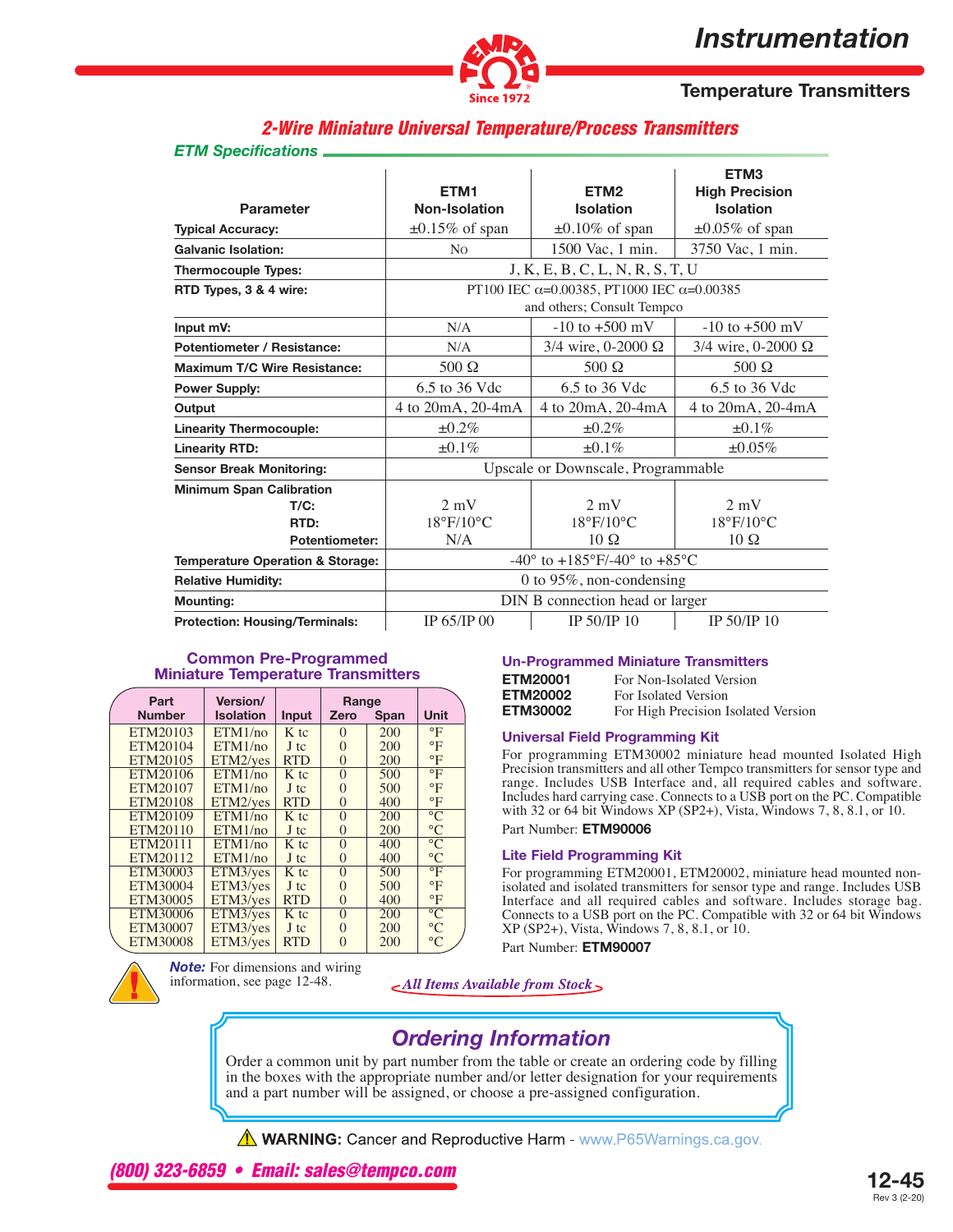



# **2-Wire Panel Rail Mount Universal Temperature/Process Transmitters**



Temperature transmitters are used for a variety of reasons. The use of temperature transmitters can eliminate the need for long costly runs of thermocouple wire with less expensive copper signal wire. When the environment is electrically noisy, sending a 4-20 mA signal to the control panel reduces the chance of error.

The **Tempco ETR Series** of 2-wire transmitters is offered in isolated, non-isolated and high precision isolated versions. They are designed to fit directly on a standard 35 mm DIN rail.

**12-46**

Rev 1 (8-18)

### *PROGRAMMABLE*

*in the field with your PC and easy to use software. Can be ordered pre-programmed from Tempco.*

## **Design Features:**

✴ *Three levels of accuracy: ETR1—±0.15% of span ETR2—±0.10% of span* 

*ETR3—±0.05% of span*

- ✴ *Accepts 11 thermocouple types and 3- or 4-wire RTD sensors*
- ✴ *Field programmable with easy to use Windows®-based configuration software and a PC*
- ✴ *Sensor break monitoring, programmable for upscale or downscale*
- ✴ *Full access to all features while in operation*
- ✴ *Temperature linear output*
- ✴ *NAMUR-compliant*
- ✴ *Configuration, editing & reading without external power*
- ✴ *Easy wiring with captive clamp style wire connections*

### **Additional Design Features for the Isolated Versions**

- ✴ *Fully universal, linearized and isolated 3/4 wire RTD, T/C, mV and Ohm*
- ✴ *Sensor and system error correction*
- ✴ *Low sensor isolation detection*
- ✴ *Simplified loop check up with calibration output*

The **ETR Transmitters** are built using surface mount components and employ digital technology with non-volatile memory to retain the configuration after programming and the cable is removed.



**View Product Inventory @ www.tempco.com**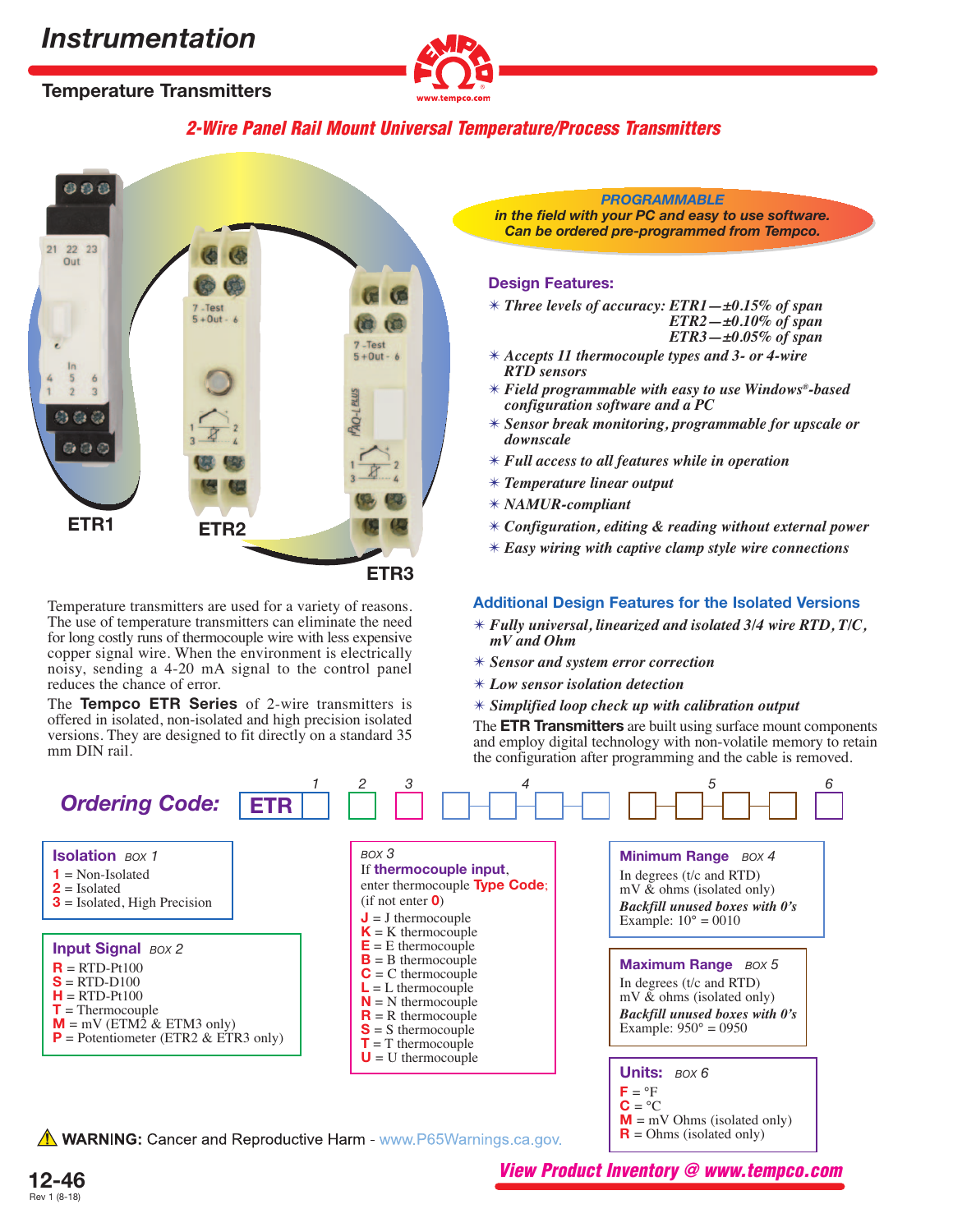

**Temperature Transmitters**

# **2-Wire Panel Rail Mount Universal Temperature/Process Transmitters**

#### *ETR Specifications*

|                                             |                                                                    | ETR <sub>3</sub>               |                           |  |
|---------------------------------------------|--------------------------------------------------------------------|--------------------------------|---------------------------|--|
|                                             | ETR <sub>1</sub>                                                   | ETR <sub>2</sub>               | <b>High Precision</b>     |  |
| <b>Parameter</b>                            | Non-Isolation                                                      | <b>Isolation</b>               | <b>Isolation</b>          |  |
| <b>Typical Accuracy:</b>                    | $\pm 0.15\%$ of span                                               | $\pm 0.10\%$ of span           | $\pm 0.05\%$ of span      |  |
| <b>Galvanic Isolation:</b>                  | N <sub>0</sub>                                                     | 1500 Vac, 1 min.               | 3750 Vac, 1 min.          |  |
| <b>Thermocouple Types:</b>                  | J, K, E, B, C, L, N, R, S, T, U                                    |                                |                           |  |
| RTD Types, 3 & 4 wire:                      | PT100 IEC $\alpha$ =0.00385, PT1000 IEC $\alpha$ =0.00385          |                                |                           |  |
|                                             | and others; Consult Tempco                                         |                                |                           |  |
| Input mV:                                   | N/A                                                                | $-10$ to $+500$ mV             | $-10$ to $+500$ mV        |  |
| <b>Potentiometer / Resistance:</b>          | N/A                                                                | 3/4 wire, 0-2000 Ω             | 3/4 wire, 0-2000 $\Omega$ |  |
| <b>Maximum T/C Wire Resistance:</b>         | $500 \Omega$                                                       | $500 \Omega$                   | $500 \Omega$              |  |
| <b>Power Supply:</b>                        | 8 to 32 Vdc                                                        | 8 to 30 Vdc                    | 7.5 to 36 Vdc             |  |
| Output                                      | 4 to 20mA, 20-4mA                                                  | 4 to 20mA, 20-4mA              | 4 to 20mA, 20-4mA         |  |
| <b>Linearity Thermocouple:</b>              | $\pm 0.2\%$                                                        | $\pm 0.2\%$                    | $\pm 0.1\%$               |  |
| <b>Linearity RTD:</b>                       | $\pm 0.1\%$                                                        | $\pm 0.1\%$                    | $\pm 0.05\%$              |  |
| <b>Sensor Break Monitoring:</b>             | Upscale or Downscale, Programmable                                 |                                |                           |  |
| <b>Minimum Span Calibration</b>             |                                                                    |                                |                           |  |
| $T/C$ :                                     | $2 \text{ mV}$                                                     | $2 \text{ mV}$                 | $2 \text{ mV}$            |  |
| RTD:                                        | $18^{\circ}$ F/10 $^{\circ}$ C                                     | $18^{\circ}$ F/10 $^{\circ}$ C | 18°F/10°C                 |  |
| <b>Potentiometer:</b>                       | N/A                                                                | $10 \Omega$                    | $10 \Omega$               |  |
| <b>Temperature Operation &amp; Storage:</b> | $-4^{\circ}$ to $+158^{\circ}$ F/-20 $^{\circ}$ to $+70^{\circ}$ C |                                |                           |  |
| <b>Relative Humidity:</b>                   | 0 to 95%, non-condensing                                           |                                |                           |  |
| <b>Mounting:</b>                            | DIN, 35 mm (for DIN rail see page 13-95)                           |                                |                           |  |
| <b>Protection: Housing/Terminals:</b>       | IP 20                                                              | IP 20                          | IP 20                     |  |

#### **Common Pre-Programmed Rail Mount Temperature Transmitters**

| Part                 | <b>Version/</b>      |            | Range    |      |                         |
|----------------------|----------------------|------------|----------|------|-------------------------|
| <b>Number</b>        | <b>Isolation</b>     | Input      | Zero     | Span | Unit                    |
| ETR20101             | ETR1/no              | K tc       | $\Omega$ | 200  | $\circ$ F               |
| ETR20102             | ETR1/no              | $J$ tc     | $\Omega$ | 200  | $\mathrm{P}$            |
| ETR20103             | ETR <sub>2/ves</sub> | <b>RTD</b> | $\Omega$ | 200  | $\circ$ F               |
| ETR20104             | ETR1/no              | K tc       | $\Omega$ | 500  | $\overline{\mathrm{P}}$ |
| ETR20105             | ETR1/no              | J tc       | $\Omega$ | 500  | $\circ$ F               |
| ETR20106             | ETR <sub>2/ves</sub> | <b>RTD</b> | $\Omega$ | 400  | $\mathrm{P}$            |
| ETR <sub>20107</sub> | ETR1/no              | K tc       | $\Omega$ | 200  | $\overline{C}$          |
| ETR20108             | ETR1/no              | J tc       | $\Omega$ | 200  | $\rm ^{\circ}C$         |
| ETR20109             | ETR1/no              | K tc       | $\Omega$ | 400  | $\overline{C}$          |
| ETR20110             | ETR1/no              | J tc       | $\Omega$ | 400  | $\rm ^{\circ}C$         |
| ETR30002             | ETR3/yes             | K tc       | $\Omega$ | 500  | $\overline{\mathrm{}}$  |
| ETR30003             | ETR3/yes             | J tc       | $\Omega$ | 500  | $\mathrm{P}$            |
| ETR30004             | ETR3/ves             | <b>RTD</b> | $\Omega$ | 400  | $\mathrm{P}$            |
| ETR30005             | ETR3/yes             | K tc       | $\Omega$ | 200  | $\rm ^{\circ}C$         |
| ETR30006             | ETR3/yes             | J tc       | 0        | 200  | $\rm ^{\circ}C$         |
| ETR30007             | ETR3/yes             | <b>RTD</b> | 0        | 200  | $\rm ^{\circ}C$         |

*Note:* For dimensions and wiring information, see page 12-49.

### **Un-Programmed Rail Mount Transmitters**

| ETR20001        | For Non-Isolated version            |
|-----------------|-------------------------------------|
| <b>ETR20002</b> | For Isolated version                |
| <b>ETR30001</b> | For Isolated High Precision version |

### **Universal Field Programming Kit**

For programming ETR30001 DIN rail mount Isolated High Precision transmitters nd all other Tempco transmitters for sensor type and range. Includes USB Interface and, all required cables and software. Includes hard carrying case. Connects to a USB port on the PC. Compatible with 32 or 64 bit Windows XP (SP2+), Vista, Windows 7, 8, 8.1, or 10.

Part Number: **ETM90006**

### **Lite Field Programming Kit**

For programming ETR20001, ETR20002, DIN rail mount non-isolated and isolated transmitters for sensor type and range. Includes USB Interface and all required cables and software. Includes storage bag. Connects to a USB port on the PC. Compatible with 32 or 64 bit Windows  $XP(SP2+)$ , Vista, Windows 7, 8, 8.1, or 10.

Part Number: **ETM90007**



# *Ordering Information*

Order a common unit by part number from the table or create an ordering code by filling in the boxes with the appropriate number and/or letter designation for your requirements and a part number will be assigned, or choose a pre-assigned configuration.

**A WARNING:** Cancer and Reproductive Harm - www.P65Warnings.ca.gov.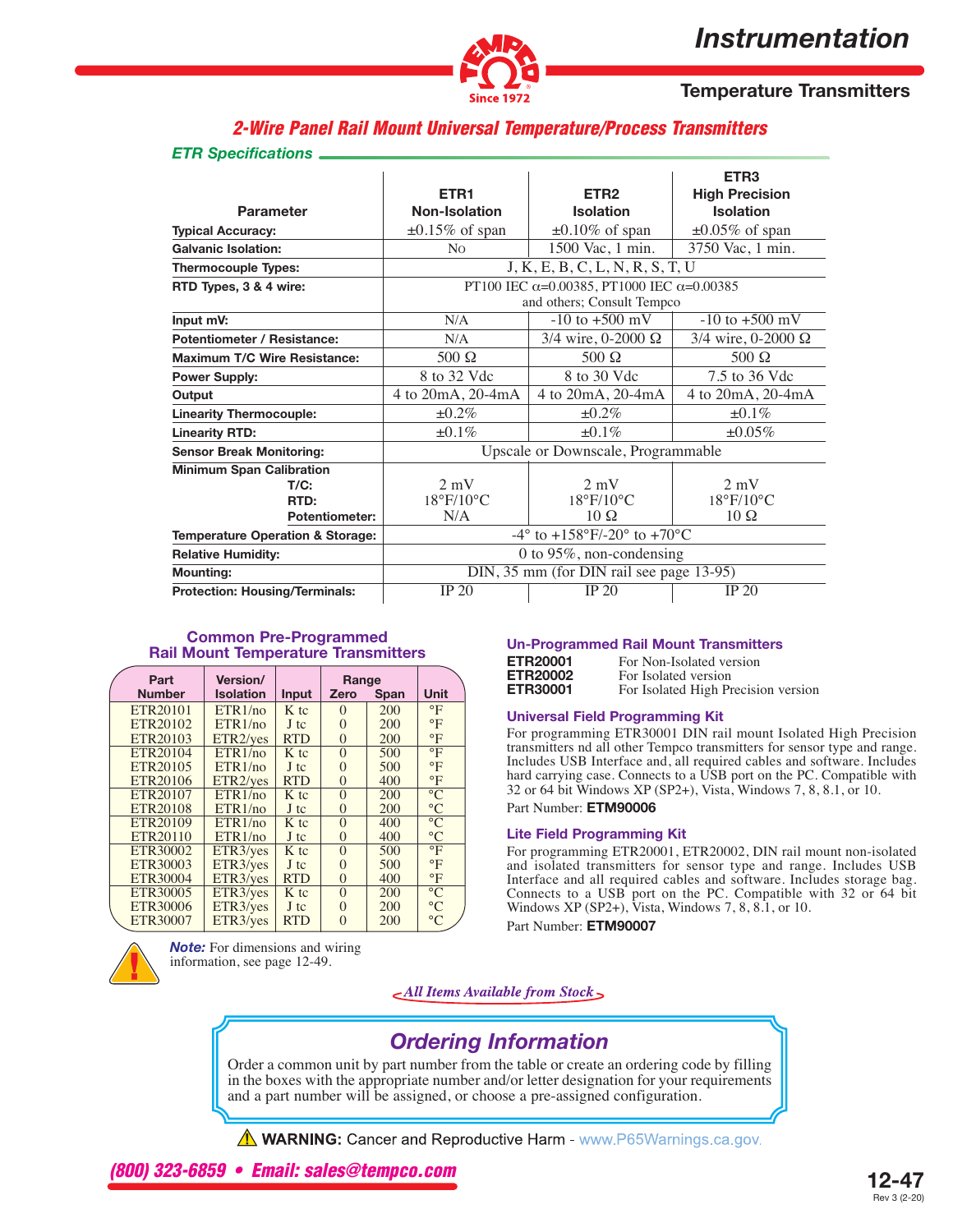

# **Temperature Transmitters**

**Wiring Diagrams for 2-Wire Miniature Head Temperature/Process Transmitters**



# **ETM1 Non-Isolated ETM2 Isolated and ETM3 Isolated High Precision**



#### **OOOOOOOOOOOOOOOOOOOOOOOOOOOOOOOOOO**

## **Input Connections for ETM1, ETM2 and ETM3**



Thermocouple



RTD– PT100, PT1000 3-wire



RTD– PT100, PT1000 4-wire

**OO**

**OOOOOOOOOOOOOOOOOOOOOOOOOOOOO**

## **Additional Input Connections for Isolated ETM2 and ETM3**





Potentiometer 3-wire mV Potentiometer 4-wire





**View Product Inventory @ www.tempco.com**

**OOO**